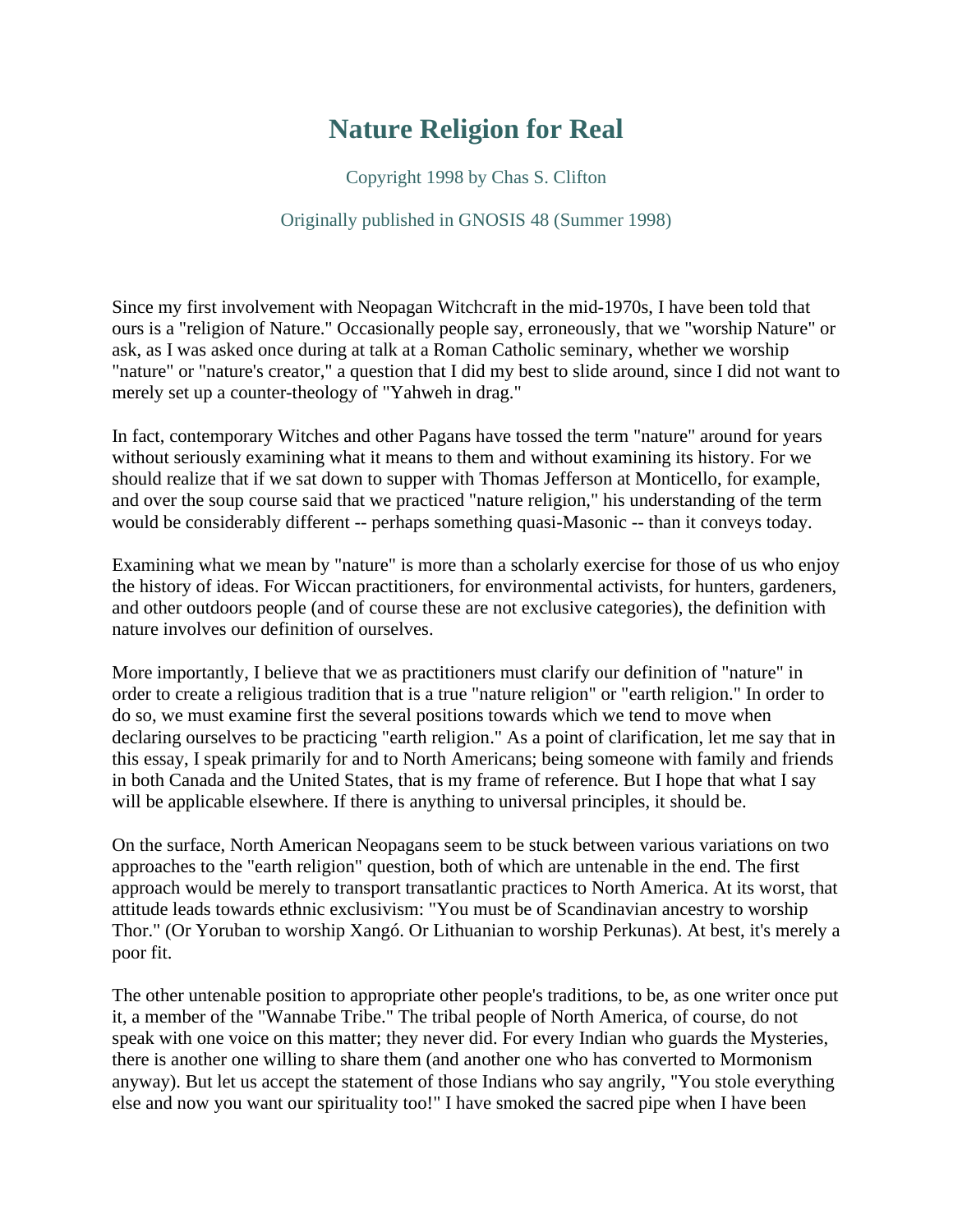invited to, but I do not proclaim myself to be a Pipe Carrier. Instead, let us look for a different starting point.

Writing in a recent issue of the West Coast Craft magazine *Reclaiming,* writer Sam Webster offered his own take on these questions. "What we do now draws on a variety of cultures and does not match any culture in the past," he wrote. "Thus we cannot claim to be the inheritors of any single culturally bound religious tradition. We are not Greek, Roman, Celt or whatever."

More significantly, Webster identified modern Neopagans (a term he does not particularly like) as inheritors of the Enlightenment, people brought up within the modern, scientific worldview, and heirs not of land-based religious traditions but of intellectual rebellion: of the occult revival that followed the French Revolution, of the Romantics, of the Theosophists who looked to the East, and of those more modern magicians such as Dion Fortune who insisted that the West had its own magico-religious traditions that were the equal of the East's. Given that mixed heritage, Webster somewhat disingenuously still suggests that he and other practitioners are not "neo" but are simply Pagan: "We have become what our detractors feared us to become."

Webster and others like him speak more in terms of spiritual lineage than of relationships to the land and "earth religion," but as Neopagan writers never get tired of explaining, "Pagan" as a derogatory term appears to derive from Roman army slang for "peasant," hence "civilian," a usage adopted by the Army of Christ. His argument, however, follows a familiar pattern: Does a new religion attempt to assimilate with stronger forms around it? Does it "withdraw" and search for its own "authentic" identity? Or, to borrow some old Marxist revolutionary language, does it "go to the people" in order to learn from them, to inspire them, and to identify with their struggle?

The history of Twentieth Century Pagan revivals demonstrates many varieties of the first two approaches. The first strategy has been attractive because Pagans, like other varieties of homo religiosus, tend to value the old. Witches in particular have been referring to themselves as "the Old Religion" since at least the 1950s; our British co-religionists got a lot of mileage out of their World War II self-identification with embattled Britain -- in other words, ancient ethnic Paganism -- battling the "invader from the East," a dazzling rhetorical conflation of the German Wehrmacht with Christianity!

Seeking a revitalized spiritual path, North American Pagans likewise made an end run around the culture that most of us were raised in and sought Old World, Old Time models. It would take pages and pages to list all of the books and articles written, with greater or lesser degrees of historical care, on what is presented as "Old Religion." One might read *Ancient Ways: Reclaiming the Pagan Tradition,* or *The Arthurian Quest: Living the Legends of Camelot,* or *Celtic Myth & Magick: Harness the Power of the Gods & Goddesses,* or *Glamoury: Magic of the Celtic Green World,* or *Scottish Witchcraft: The History and Magick of the Picts,* or *Northern Magic: Mysteries of the Norse, Germans & English,* or *Ways of the Strega: Italian Witchcraft: Its Legends, Lore & Spells.* And those titles are only from one publisher's catalog (Llewellyn's, for April, 1998).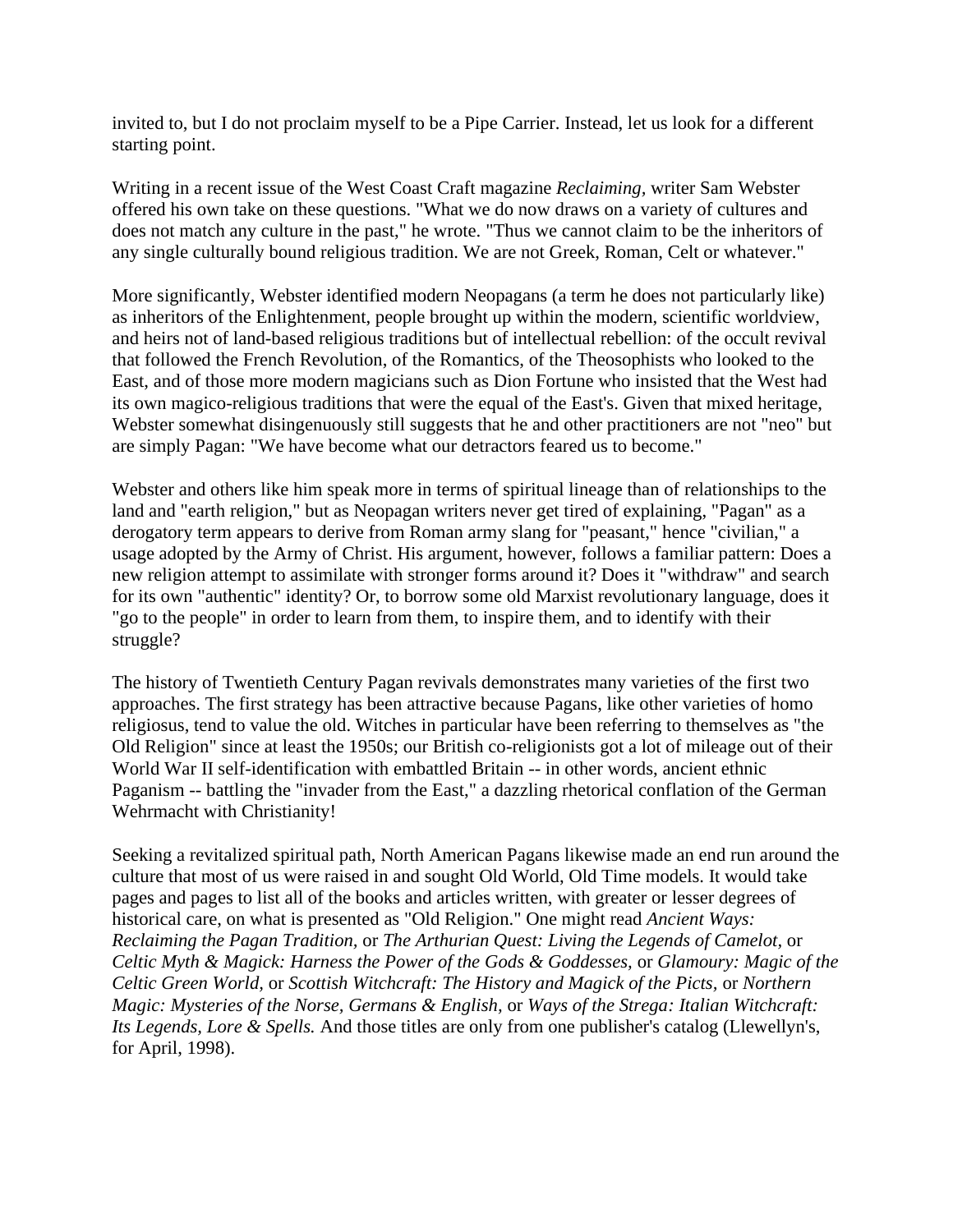All of these titles demonstrate one thing: authors, publishers, and Pagan book-buyers all perceive that the real power, magic, knowledge, and "juice" is Over There rather than here in North America. They give up their own power or any chance of having their own "earth religion" in favor of the imported article -- or perhaps more accurately, in favor of a domestic product that is presented as an imported article. (Truth-in-labelling laws are nonexistent when it comes to "Celtic magic.")

If, however, the North American Pagan searches elsewhere for authenticity, his or her gaze is likely to fall upon the "noble savage," the idealized creature dubbed the "Eco-Indian" by the iconoclastic ecofeminist Mary Zeiss Stange, who writes in her book *Woman the Hunter,* "The problem with such idealized representations as ecological gurus, of course, is that they in no way realistically portray original Native American life. The Eco-Indian has been a vehicle for that ambivalence towards wilderness which is as old as the Euro-American cultural imagination."<sup>1</sup> In the "Eco-Indian" we see the cherished notion that the older inhabitants lived in an ecological and spiritual paradise, never made mistakes, and were imbued each and every one of them with an innate wisdom and a talent for speaking philosophically about it.

Setting aside for the moment Stange's phrase "ambivalence towards wilderness," which is important and which I will return to later, I can only agree with her overall point that Eco-Indians are not real Indians, who are as diverse and complex a group of people as anyone. Nevertheless, the Eco-Indian has become a cultural icon, and of course some contemporary Indians are completely capable of exploiting the stereotype both to gain acceptance in the Anglo world and to exert moral influence on their own people.<sup>2</sup> "After the movie *Dances with Wolves* we've had a lot of people with Sioux blood using that as a springboard to line their own pockets," admitted the prominent Lakota journalist Tim Giago.<sup>3</sup>

Although the practice has a long history going back at least to the 1600s, anyone from "outside" attempting to participate or learn from Native spirituality will be hammered with with the accusation of "cultural appropriation." Zeiss approvingly quotes thealogian Carol Christ, who said, "We can't just take off what we want from Native American culture and assimilate it, which is a typical imperialist posture of Americans," but then adds herself, "The boundaries of human culture, and consciousness, are not so readily demarcated in fact, as they appear in any 'I/Other (Anglo/Indian, human/nonhuman, male/female) scheme. This has led some environmental philosophers to argue for a model of human culture as a 'mosaic of ever -- changing and yet recoverable parts that can be reintegrated into the present.' Such a model would make it possible to recognize affinities with the palaeolithic past, and with modern hunter-gatherer societies as well, in order to 'fashion an old-new way of being."<sup>4</sup>

In other words, cultural appropriate is a valid charge, insofar as it means putting on the dress of the Eco-Indian without engaging modern Indians' lives. Yet Stange equally criticizes those who romanticize Indians as noble savages, genetically capable of a relationship with the natural world unknown to Anglos. If you have only lived on on this continent for twenty or five or two or one generation, you only hurt yourself by acting as though it is impossible to establish any sort of relationship with it. What is the point of such high-minded hand-wringing? At its worst it leads only to complete passivity'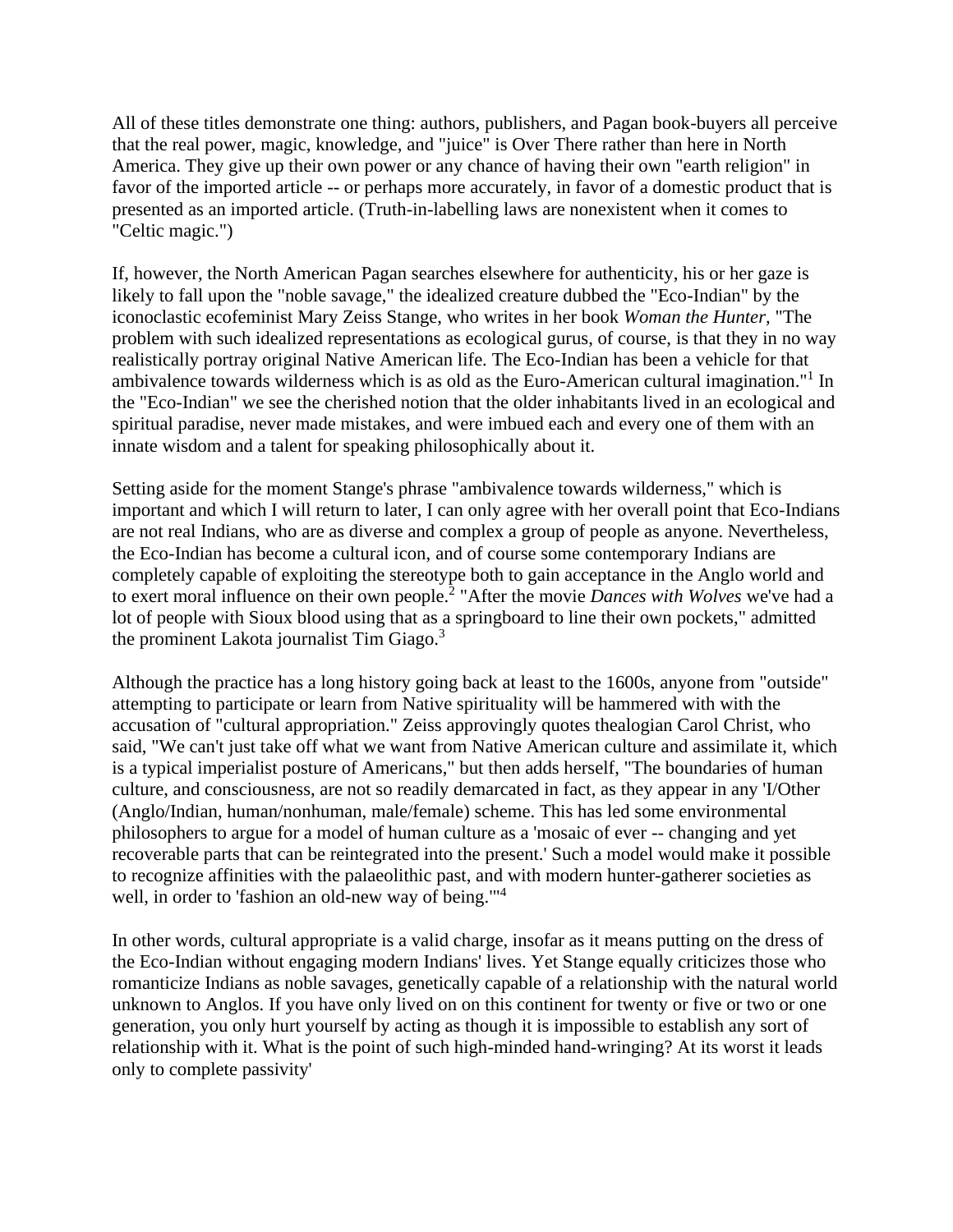Most Neopagan Witches in my experience proudly distance themselves from the charge of "cultural appropriation." In print, in person, and on-line I have encountered numberless variations on the theme of "We have no need to steal the spiritual practices of Native Americans [or for Canadians, the 'First Nations'], for we have our own roots." Modern Pagans are often quick to sign on with the "Culture Police" and denounce members of the "wannabe tribe."

But to my mind there is something hollow about many North Americans' assertions of these Old World roots. They "smell of the lamp," as nineteenth-century critics used to say (with image of whale-oil or kerosene lamps fresh in their minds); in other words, they owe more to scholarship than lived experience.

We must realize, for example, that we do not own a single text written by a Pagan Celt other than very brief inscriptions. No anthropologist ever sat down to interview a Druid; even the Roman historians whose descriptions of the Celtic Gauls are quoted endlessly were not above treating those Gauls as "noble savages," the better to critique perceived lacks in their own society.<sup>5</sup> Even a great number of the Western European "Pagan survivals" and folk customs frequently referred to owed a lot to antiquarian landlords and nationalistic movements of the past two centuries rather than to any sort of counter-theology. And if an Englishman of the seventeenth century spoke of the "Old Religion," he meant the Catholic Church upheld by the Stuart dynasty.

Likewise, the "Murray hypothesis," the idea of an unbroken secret Pagan practice passed down from pre-Christian times, which passed as gospel in the British Craft and its American offshoots until perhaps the mid-1970s, is in my experience now mostly ignored by the majority of North American Craft elders except as a soul-stirring myth. Most of us accept the fact that the "witches" burned or hung in centuries past were for the most part Christians who went to their deaths with the "Our Father" or the "Hail Mary" on their lips. While some Pagan writers do continue to hint at an unbroken "Goddess tradition," they increasingly craft their language so that it alludes to more than it claims, and in private tend to defend what they have written by saying, in effect, that it is a "noble lie" in Plato's sense.<sup>6</sup>

Now, however, we stand at the threshold of a new century, and for all that the calendar is merely an arbitrary calculation based on a bad guess about the birth year of Jesus of Nazareth, those three zeros that we will soon be writing will have their own enormous mythic power. The new century will be -- is already being -- promoted as a time for new beginnings. So here is my modest suggestion for North American Pagans of all varieties: learn to be truly "North American" Pagans.

Picking pantheons out of comparative religion books or based on one's ancestry or imagined attraction will become more and more unsatisfactory in a changing cultural matrix. At least we are spared the problem recounted to me by several Swedish students at my university, who said that for them to show too much interest at home in the old Norse religion of the Viking Age was to run the risk of being called a white supremacist by their peers. Among European countries, that problem is not unique to Sweden.

The charge of "cultural imperialism" made by Carol Christ and many others keeps most North American Pagans from wholesale adoption of Native religious traditions, although it fails to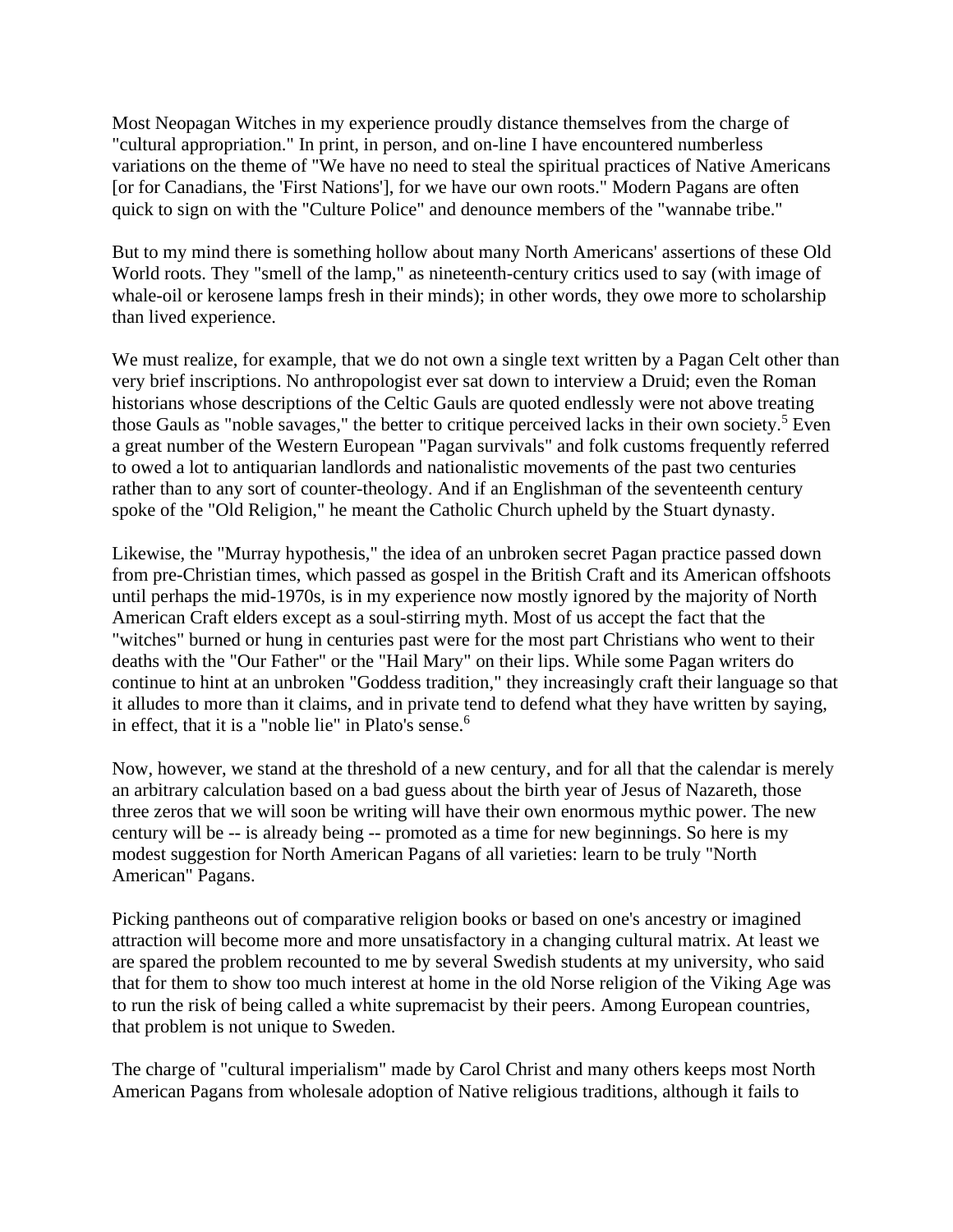address the fact that those self-same traditions have themselves changed over time, and that "adoption" runs more than one direction. And no one "owns" the ideas of drumming, firelight, chanting, trance work, sex magic, meditation, or the symbolism of knife, cup, staff, or anything else.

Instead, let the twenty-first century be the century when we admit that we live in North America, not in Neolithic Europe. We have no Stonehenge. We have nothing to "go back to." So let's make a virtue of that fact and start literally at the ground level. In order to have "nature religion," let's start by understanding nature.

Many modern Pagans idealize prehistoric times, as depicted fictionally in works such as Jean Auel's *Clan of the Cave Bear.* One thing we can say about those people is that they knew their landscape well. Yet I meet so many followers of "earth religion" who have no idea of the source of their drinking water, no knowledge of the history of the land where they live, both its human history and its "wild" history, the history of its nonhuman people, so to speak.

Would not there be a connection between the symbolic element of water and the water that we drink? Should not people who give themselves magical names about hawks and wolves and bears at least look one of those animals in the eye outside of a zoo? And how come no one ever has a white-breasted nuthatch (for example) as a power animal. Is it because there is no such bird in a box of Animal Crackers? Have the people who claim those names really connected with the animal in its habitat or are they just projecting their desires for power?

One answer for ourselves might come in questioning what we really know about where we live. Back in 1981, the magazine *CoEvolution Quarterly* (now known as *Whole Earth Review*) published a [quiz](http://proteuscoven.com/Touch.htm) on basic bioregional knowledge called "Where You At?"<sup>7</sup> A "bioregion" is a loose term for a watershed or an ecological zone with common characteristics. Some bioregions are fairly easy to envision, such as the Florida Everglades. Other zones might require subdivision, such as the High Plains/shortgrass prairie or the entire Great Basin.

Almost no one, me included, could answer all the questions on the quiz without some research and thought. But one of the definitive characteristics of modern Pagans is that we are not adverse to the scientific way of knowing. We take it and blend it with the knowledge that we gain in other ways. Thus knowing that my "soil series" is "Larkson stony loam" can enrich and add texture to what I think about when I think about the symbolic element of Earth.

Loren Cruden, one of the clearest writers on "neoshamanism" (using "neo-" here to indicate its cross-cultural nature) writer in her book *The Spirit of Place:* "There is a spirituality indigenous to every land. When you move in harmony with that spirit of place, you are practicing native (not Native) spirituality. . . . Ancestry gives form and continuity to spiritual practices; place gives immediacy and manifestation to power."<sup>8</sup>

You don't have to live on a farm to find the answers; in fact, this knowledge will do more to help a city person to "connect with the Earth," a stated goal in most Pagan spirituality. At least one coven in New York City and one in Seattle have adopted the "Where You At?" quiz in their training programs for prospective initiates.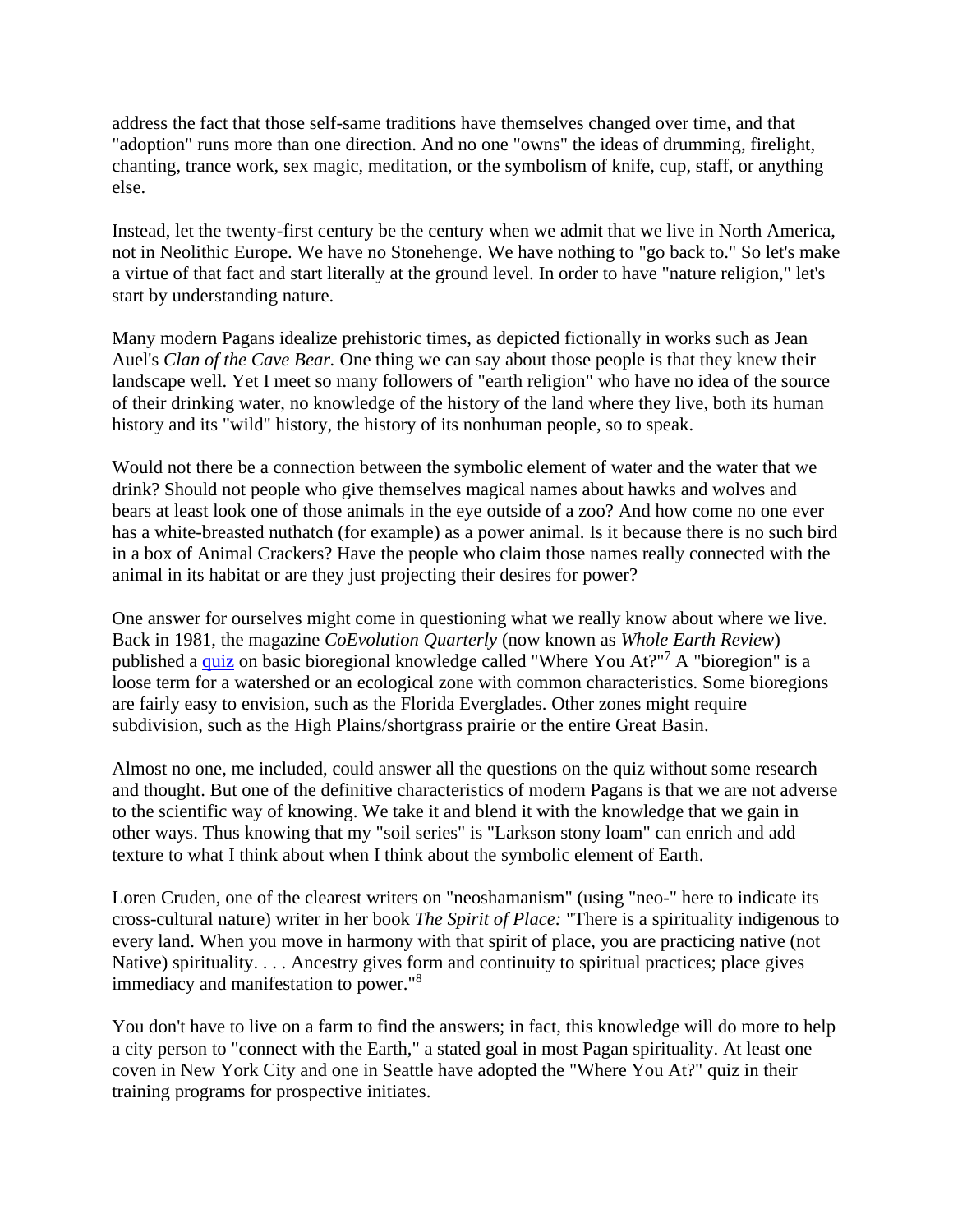Some of my co-religionists may object to the collection of such basic scientific data as precipitation or soil series. You cannot find such data at the average metaphysical bookstore. When I took a Foundation for Shamanic Studies "spirits of nature" workshop once, we communed with rocks, but no one ever wondered aloud just what sort of rocks these were or how they came to be where they are. Our only focus was on what the rocks were "telling" us for our personal anthropocentric good. An uncharitable outsider might have said that we were merely "projecting" our wishes onto the rocks.

Rather than trying to be revived ancient Somebodies-or-Other, rather than trying to adapt or adopt Native spirituality (which is itself inconsistent and in a state of flux with many variations), I would rather see my fellow Pagans focus on becoming rooted. I am not proposing some agrarian fantasy of instant peasant-hood here, nor am I ruling out people's needs or desires to move around occasionally. But when we are in a place, let's be in. Let us truly learn from it and learn about it. Let us feel its tides and changes in our lives. I think that someone who knows the flow of water, the songs of birds, and the needs of grasses has a basic store of knowledge that puts flesh on the claim she makes that something is "sacred."

As I have argued elsewhere, North American Neopaganism owes as much or more to the old Boston Transcendentalists than it does to the Western hermetic tradition.<sup>9</sup> And it was Ralph Waldo Emerson, most notable of Transcendentalist writers, who wrote in the conclusion of Nature, "When I behold a rich landscape, it is less to my purpose to recite correctly the order and superimposition of the strata than to know why all thought of multitude is lost in a tranquil sense of unity." I would hate to see Emerson's call for transcendental "unity" manifest itself instead in our common "geography of nowhere," where all the streets look the same, all the lawns are bluegrass, and all sense of place has been obliterated. To be Pagan is to be particular.

So that is my modest proposal. If you would practice "nature religion" or "earth-centered spirituality," learn where you are on the earth and learn the songs of that place, the song of water and the song of wind. Yes, Western science is flawed, but it is our way of knowing, so take what it offers: its taxonomy, its lists, its naming. Start there -- then build a richer spirituality from that point. When you understand something about the relationship of the fire and the forest, the river and the willow grove, or the accidental history of the tumbleweed, then you begin to inhabit where you are; then you are paganus.

## **Notes**

- 1. Mary Zeiss Stange, *Woman the Hunter* (Boston: Beacon Press, 1997), p. 100.
- 2. The "Eco-Indian" as spokesman for the environment has a long and complex history, ranging from the Anglo interpreters who put words in the mouths of such leaders as Tecumseh and Spokane to such modern interpreters of the idealized Indian way as Oren Lyons of the Iroquois Confederacy, not to mention the wellmeaning White Protestant who concocted the famous "Chief Seattle" speech in the early 1970s.
- 3. Quoted in "Phonies Causing Problems for Modern-day Medecine Men," *Colorado Springs Gazette-Telegraph,* Oct. 30, 1994, p. B9.